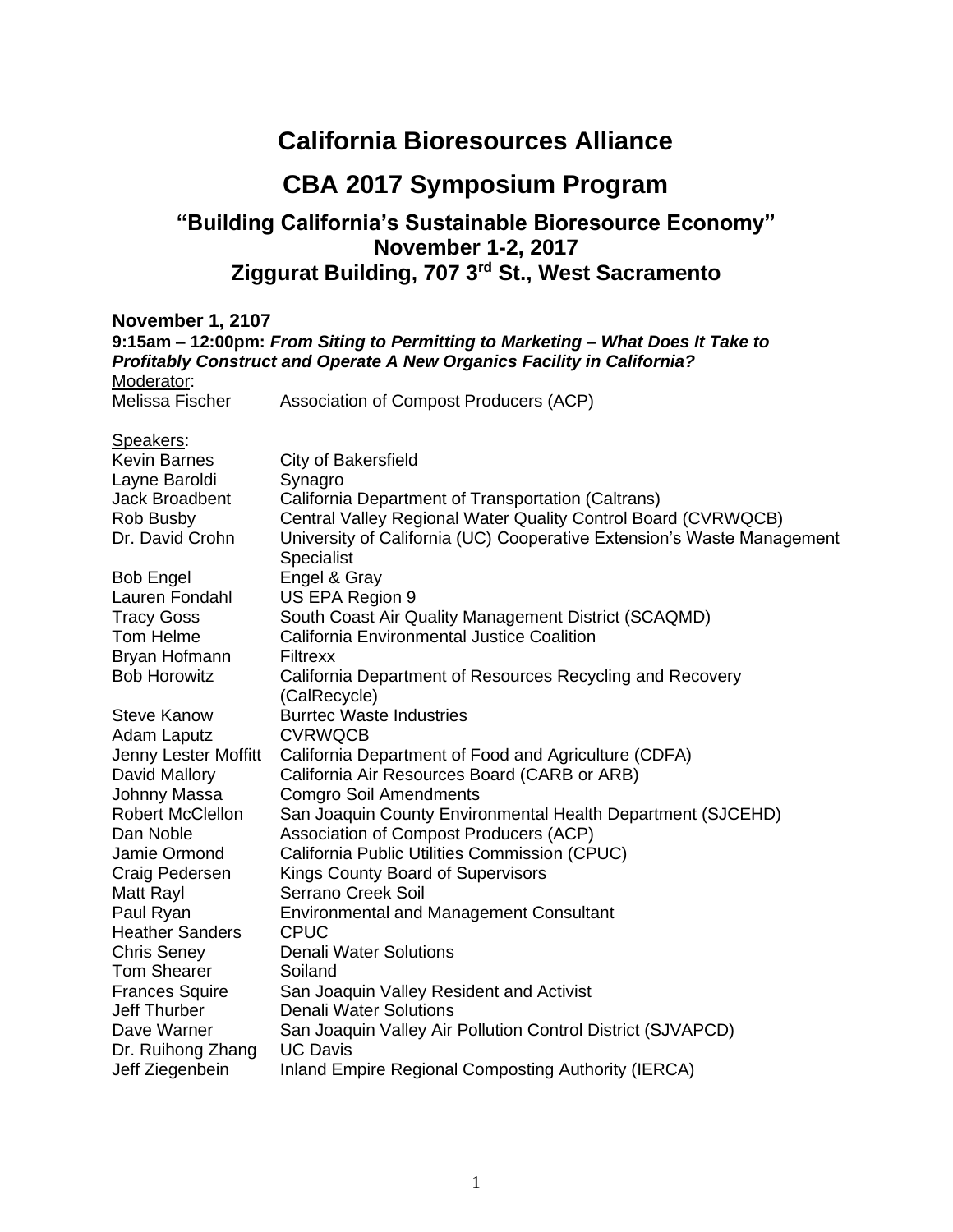# **INTRODUCTION**

0

Melissa Fischer (Moderator): Good morning, I'm Melissa Fischer, I'm moderator of this first panel, which is called: *From Siting to Permitting to Marketing - What Does It Take to Profitably Construct and Operate a New Organics Facility in the State of California?*

A cast of 30 people are going to present. I've had the honor of having personal conservations with all of them exploring answers to this question. What is clear is it's not simple. It's not possible to talk about one issue without talking about the whole. A statement someone may make that is true in one context, is not true in another. We've put together a scripted conversation just to walk through and hit the highlights of what the panelists believe are the most pressing issues affecting the development of new solid waste management infrastructure in the state.

It's going to take us about fifty minutes to run through the presentation. If you hear things that you want to respond to or have questions about, please make some notes. We've set this up to have a very lengthy two-hour Q&A period. There's a lot of expertise in this room, both in the panel and in the audience. We encourage a healthy and respectful dialogue this morning.

## **CONTEXT**

- 1 Jenny Lester Moffitt (California Department of Food and Agriculture, CDFA): The great state of California intends to mitigate climate change while enriching its most vital asset, its agricultural lands,…
- 2 David Mallory (California Air Resources Board, CARB): … by minimizing methane emissions through the reduction of organic materials that are sent to landfills.
- 3 Bob Horowitz (California Department of Resources Recycling and Recovery, CalRecycle): Instead, organic materials will be diverted to facilities that create nutrient-rich soil amendments…
- 4 Jenny Lester Moffitt: …which, when applied to California's farmland will increase soil organic matter, reduce water demand, reduce greenhouse gas emissions, support carbon sequestration, and enhance crop yield.
- 5 Millennial Jane, aka Frances Squire (Entrepreneur, Project Proponent): What a progressive, enlightened state. California is leading the country. I'm here to make an honest living that's good for the planet and my bank account.

## **SITING**

- 6 Millennial Jane: My biggest customers will be farmers. I can transform agricultural waste and food waste into outstanding compost. I'll site in the SJV.
- 7 Robert McClellon (San Joaquin County Environmental Health Department): You're going to need a permit. Do you have a site in mind?
- 8 Millennial Jane: Yes! The San Joaquin Valley.
- 9 Robert McClellon: Is it going to be in San Joaquin County?
- 10 Millennial Jane: Sure.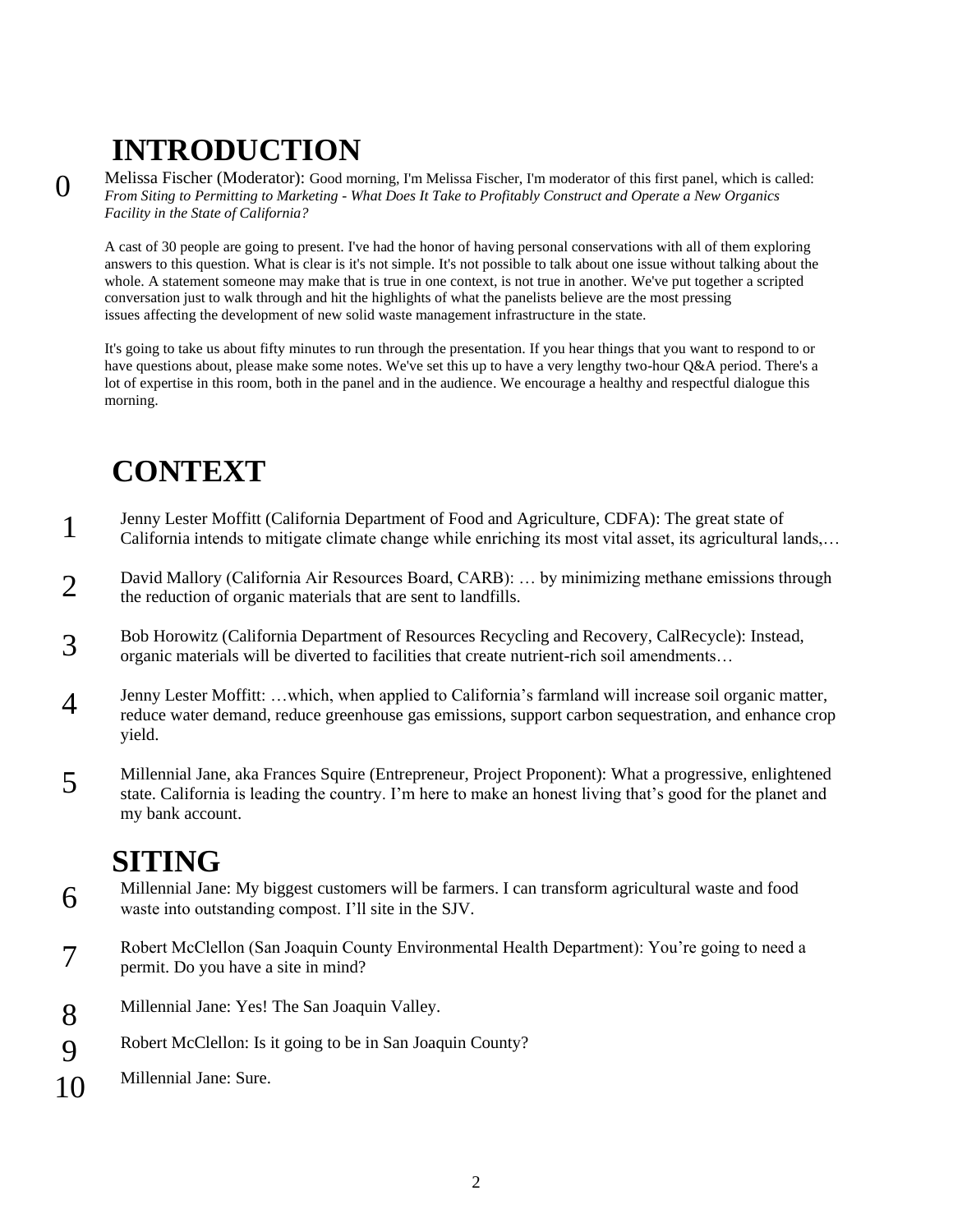- 1 Robert McClellon: You'll need Land Use approvals and you need to complete your E177. Head over to<br>Compute Davis and Plancing to the the process to change CUD You'll find E177 form to Community Development and Planning to start the process to get your CUP. You'll find E177 form at the CalRecycle website.
- 12 Millennial Jane: You're so helpful. I'll come back to you when I've got all that.
- 13 Robert McClellon: You'd better check in with the Air District and the Water Board, too.
- 14 David Warner (San Joaquin Valley Air Pollution Control District, SJVAPCD; by Paul Ryan): San Joaquin Valley is one of the moist polluted air basins in the nation. We need less emissions, not more emissions, before we can have healthy air to breathe. We still can and do issue permits to composting facilities, but you will have costly mitigation measures to offset your new emissions.
- 15 Johnny Massa (Comgro, Private Composter): Why are they mitigating the mitigators? Composting reduces emissions from landfills by over 85%.
- 16 David Warner (by Paul Ryan): Composting may reduce climate change emissions, but can dramatically increases ground lovel nellution that can gause health mehlome, both locally and maximally increase ground level pollution that can cause health problems, both locally and regionally.
- 17 Tom Helme (Environmental Justice Advocate): Don't site it in SJV. You'll have to truck all the feedstocks over the hill. We can't absorb more PM 10 emissions from diesel trucks. LA should stop dumping its waste in the SJV. Build the facility in LA.
- 18 Millennial Jane: Yes, I'll site it in LA. It will be cheaper to truck my finished compost to the valley, than to haul all the feedstocks.
- 19 Jeff Ziegenbein (Inland Empire Regional Composting Authority, IERCA): Feedstocks need to be<br>heavenly in and compost is being shipped further and further from feellities. In LA, transportation brought in and compost is being shipped further and further from facilities. In LA, transportation costs more than the product. As materials will be shipped even further over the next decade, how to keep customers interested in paying more to cover transportation costs? Perhaps a subsidy to incentivize compost users that would help with material acquisition costs including transportation.
- 20 Chris Seney (Private Composter; by Jeff Thurber): It's impractical to site in LA. Regulatory costs are prohibitive.
- 21 Tracy Goss (South Coast Air Quality Management District, SCAQMD; by Paul Ryan): Consider keeping the technology simple. Windrow composting does not require a permit.
- 22 Johnny Massa: It is better to have 50 small composters than 1 large.
- 23 Steve Kanow (Burrtec, Private Composter): Are cities better served by small facilities or large regional and the strategy of the strategy of the strategy of the strategy of the strategy of the strategy of the strategy o ones? That's a good question, it depends on the situation, how much feedstock do they have, etc. Smaller facilities (<2500yards) are easier to permit with an Enforcement Agency Notification.
- 24 Matt Rayl (Serrano Creek Soil, Private Horse Stable Owner and Composter; by Jeff Thurber): Seems that science is sometimes omitted in the rule making process:

1) Compost / mulch is viewed as a positive BMP for increasing soil moisture levels. Never mind that when spread thin, a certain percentage of nutrients will pass through (leach). Yet if one pushes all the compost into a big pile, and where even Biblical/Houston rains still won't pass though the pile, now we have water quality issues?

2) Federal regulations say horses are twice as bad as cows. Even though horses weigh 25% less,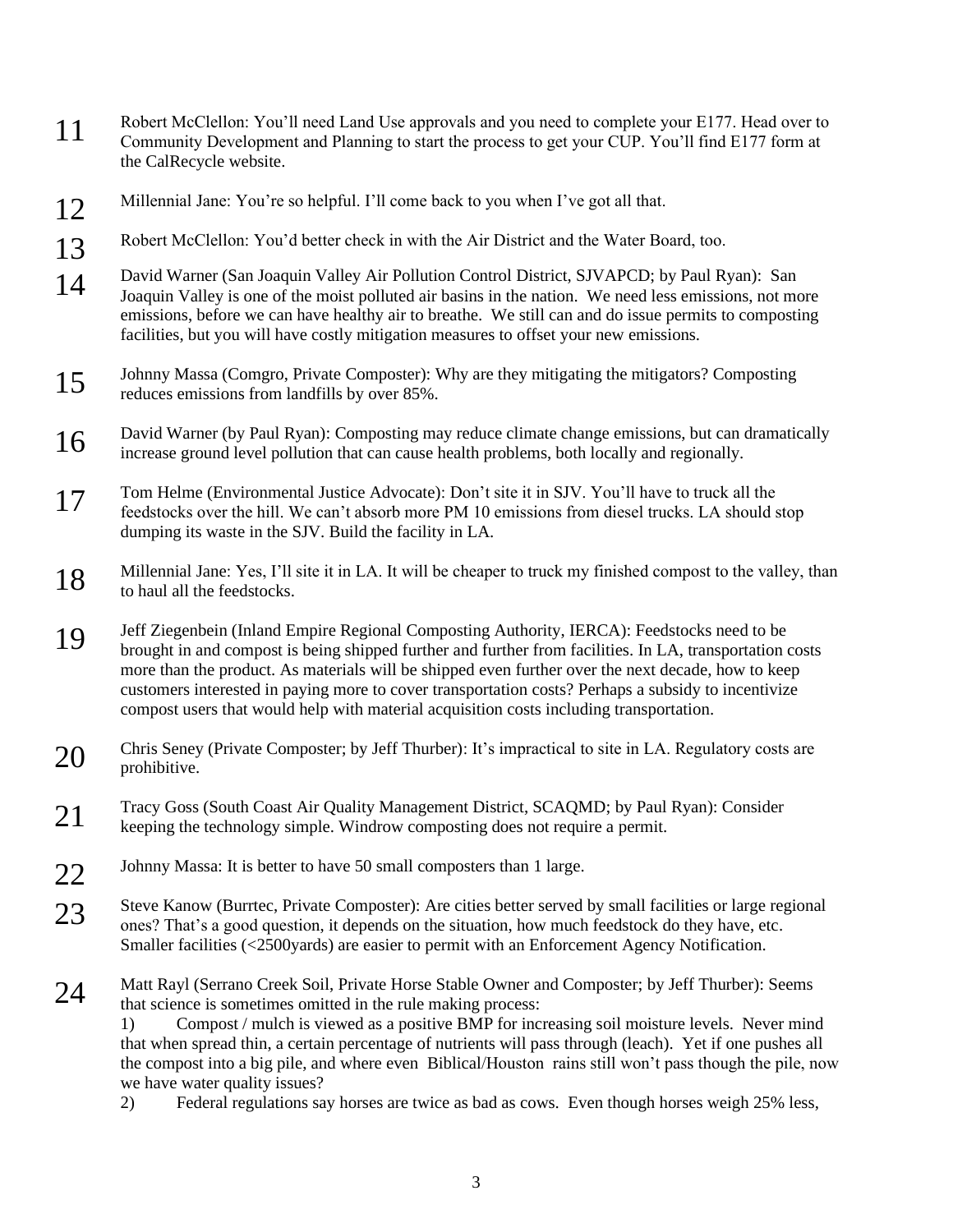have more primitive digestive systems, and eat less per pound of body weight. Horse manure (which includes very high carbon wood shavings used a bedding) as a feedstock is very benign, compared to other manures. No room in regulations for determining the danger of feedstock NPK levels. 3) The "best" composts should be generated as close to the feed stock generation as possible. Trucking costs ( $\hat{s}$ 's  $\&$  air quality) should be properly accounted for when analyzing a site.

- 25 Kevin Barnes (City of Bakersfield, Public Composter and Hauler): The SJV doesn't want increased<br>the full nighting Agriculture is the truck traffic. Urban/Rural organics integration requires looking at the full picture. Agriculture is the only large enough market but does not provide a daily demand; must store tonnage and wait for the farmer to need it. The SJV and Imperial Valley have the farms. Los Angeles and Orange County don't have farms. Do you go to chip & grind to avoid the long distance haul? Or truck the feedstock to the valleys and compost there?
- $26$  Steve Kanow: Currently, siting facilities requires education for regulators because there is not a lot out there. Having a facility available to show them is a benefit and over time they will become for familiar with the overall objective.
- 27 Bob Engel (Engel and Gray, Private Composter): Cities don't want dust, odors, and vectors. It takes a lot of education. An urban setting should be no problem if managed right. But one facility with a bad reputation can make it difficult for everyone. The state has to educate to the point that one bad actor does not upset the cart.
- 28 Jeff Ziegenbein: Facilities are most often located near the source of the feedstocks. In densely populated near the source of the feedstocks of the feedstocks of the feedstocks of the feedstocks of the feedstocks of the areas such as LA, the feedstock volumes overwhelm finished product market volumes. Land use authority will need to ensure mitigation for trash and odors from tricky feedstocks. This will create some siting challenges. The tradeoff is more trucking to get to areas away from urban populations.
- 29 Chris Seney (by Jeff Thurber): Avoid it all. Stay out of SC and SJV. The permit cost makes it impossible<br>to make a market. The printe sector sould suming in this members alimete to make a profit. The private sector can't survive in this regulatory climate.
- 30 Paul Ryan (Environmental and Management Consultant): You need to have your act together or you'll lose a lot of time and money in this process. You have to find out if you can even put your project in this jurisdiction. What are the zoning codes? Does your facility fit into the General Plan?
- $31$  County  $2 (SCAQMD)$  and MojaveAD): We welcome biosolids composting facilities. We want to factor commerce and improve soil health. We have a yogal minority that is concerned showt discusses foster commerce and improve soil health. We have a vocal minority that is concerned about diseases transmitted from biosolids to humans. Our problem is one of language. We cannot sell the science of composted biosolids to elected leaders or their constituents when the EPA refuses to acknowledge that composted biosolids are "compost" – not "biosolids."
- 32 Bob Engel: Compost is not biosolids! Composted biosolids bears no resemblance to the product it is manufactured from. You've got to use language that supports the product. Engineers and scientists have to consider how technical language plays to laypeople.
- 33 Johnny Massa: Unnecessary regulatory costs are pushing out the small composters. It's far better to have fifty small rather than one large composting facility.
- 34 Millennial Jane: Where is the urban market?
- 35 Layne Baroldi (Synagro, Private Composter)): Sell to farmers. The market is a loss. Your money is mode on the front and on the tin fee made on the front end, on the tip fee.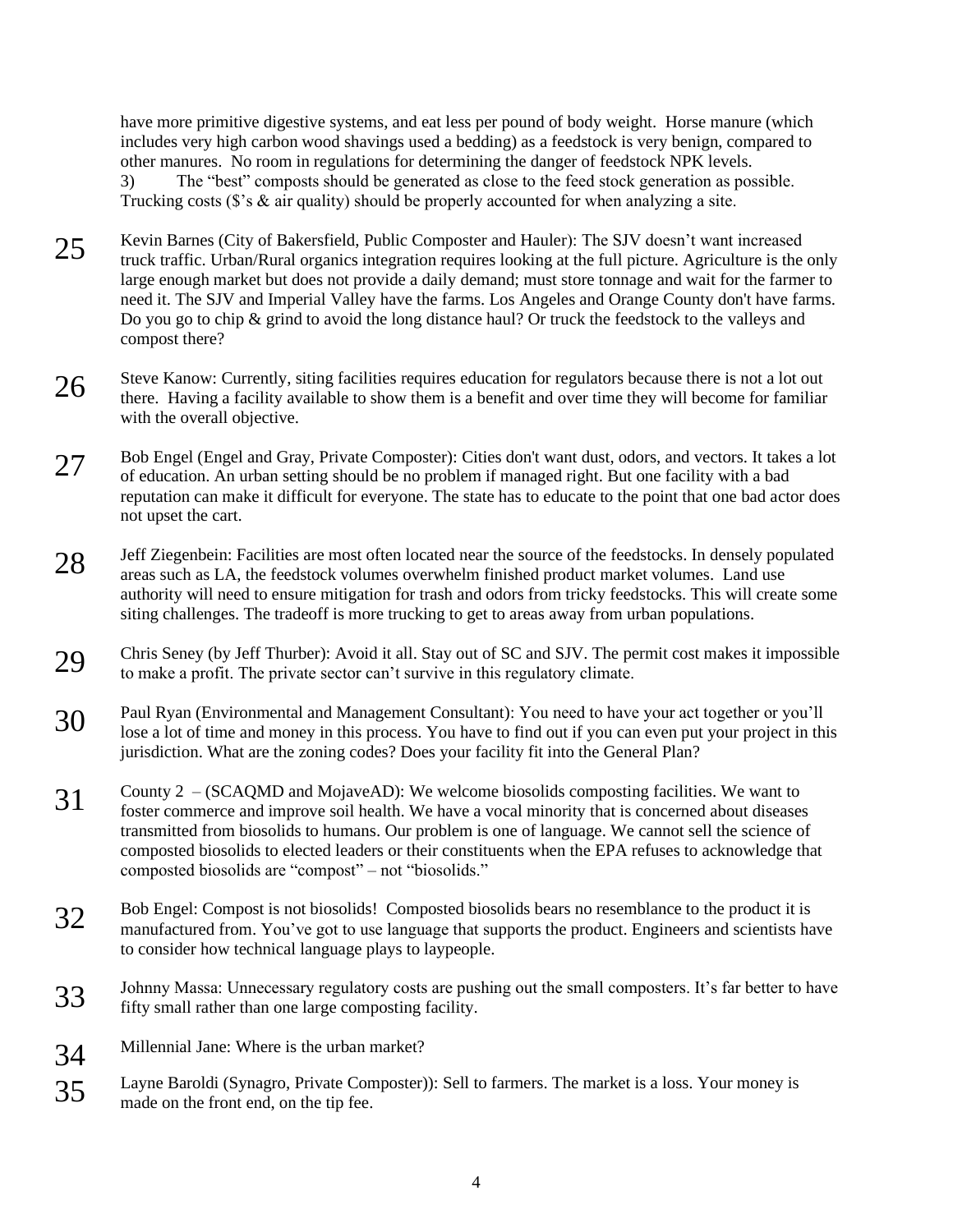- 36 Craig Pedersen (Kings County Supervisor): We want the organics on the ground. But the Nitrogen Management Plans are limiting what we can apply. The pitrogen in organic soil emergency in the Super Management Plans are limiting what we can apply. The nitrogen in organic soil amendments isn't readily available. It costs too much to spread. I can get higher yield with chemical fertilizers, which cost less and are easier to spread.
- 37 Bryan Hofmann (Filtrexx): Do chemical fertilizers cost less? Are you considering the true cost?
- 38 Jenny Lester Moffitt: We need the organics on the ground. It is the legacy of management practices that<br>has reduced soil examic metter to less than helf of one persont in much of the SIV. We understand the has reduced soil organic matter to less than half of one percent in much of the SJV. We understand the critical role of the soil microbiome in crop health and yield, and in carbon sequestration.
- 39 Adam Laputz (Central Valley Regional Water Quality Control Board, CVRWQCB): It's the mismanaged use of fertilizers that has contaminated ground water in some areas of the Central Valley. Many communities in the Central Valley don't have access to safe drinking water. Nitrogen Management Plans are critical to protect ground water.
- 40 Tom Helme: We want clean air and water for rural communities and a non-toxic environment for farm workers. Composting is a non-combustion solution to agricultural waste that generates new jobs. We want the latest technology in local composting in the SJV.
- 41 Bob Horowitz: To access Greenhouse Gas Reduction funding for sites near disadvantaged communities, the proponent must involve the community and provide benefits.
- 42 Millennial Jane: If I site near these disadvantaged communities, I might have a ready labor pool and I might qualify for state funding. I wonder if the case for lower emissions could be made for a facility in the SJV if the full cycle is considered – amendment hauling and compost delivery haul. It has to be possible to look at the net impact for the state. It can't be chopped up by air district.
- 43 David Warner (by Paul Ryan): I agree. Transportation emissions can be a very important consideration in the CEQA process, but we aren't allowed by the Clean Air Act to consider transportation emissions under the District's permitting process.
- 44 Lauren Fondahl (US Environmental Protection Agency, USEPA): The cost of compliance with the local Air District can kill a project. How to modify if overall emissions would be reduced? How to show the net reduction to get around Air District requirements? What if the project is reducing mobile source emissions? How to account for more flexibility with the stationary source? There must be a way to cross the line.
- 45 David Mallory: It is a difficult issue to solve. We continue to work with our air district partners to the continue to work with our air district partners to determine how to recognize all benefits of diverting from landfill to ease permit requirements.
- 46 Lauren Fondahl: If requirements on stationary emissions for compost operations make composting infeasible in one location, then the alternative is increasing mobile emissions by trucking further distances.

### **FINANCE**

47 Bank: You have no lock on feedstocks and market revenue is unproven...and you'd like a 20-year loan? Which you may only have 14 or 15 productive years to pay off by the time you permit and construct your facility?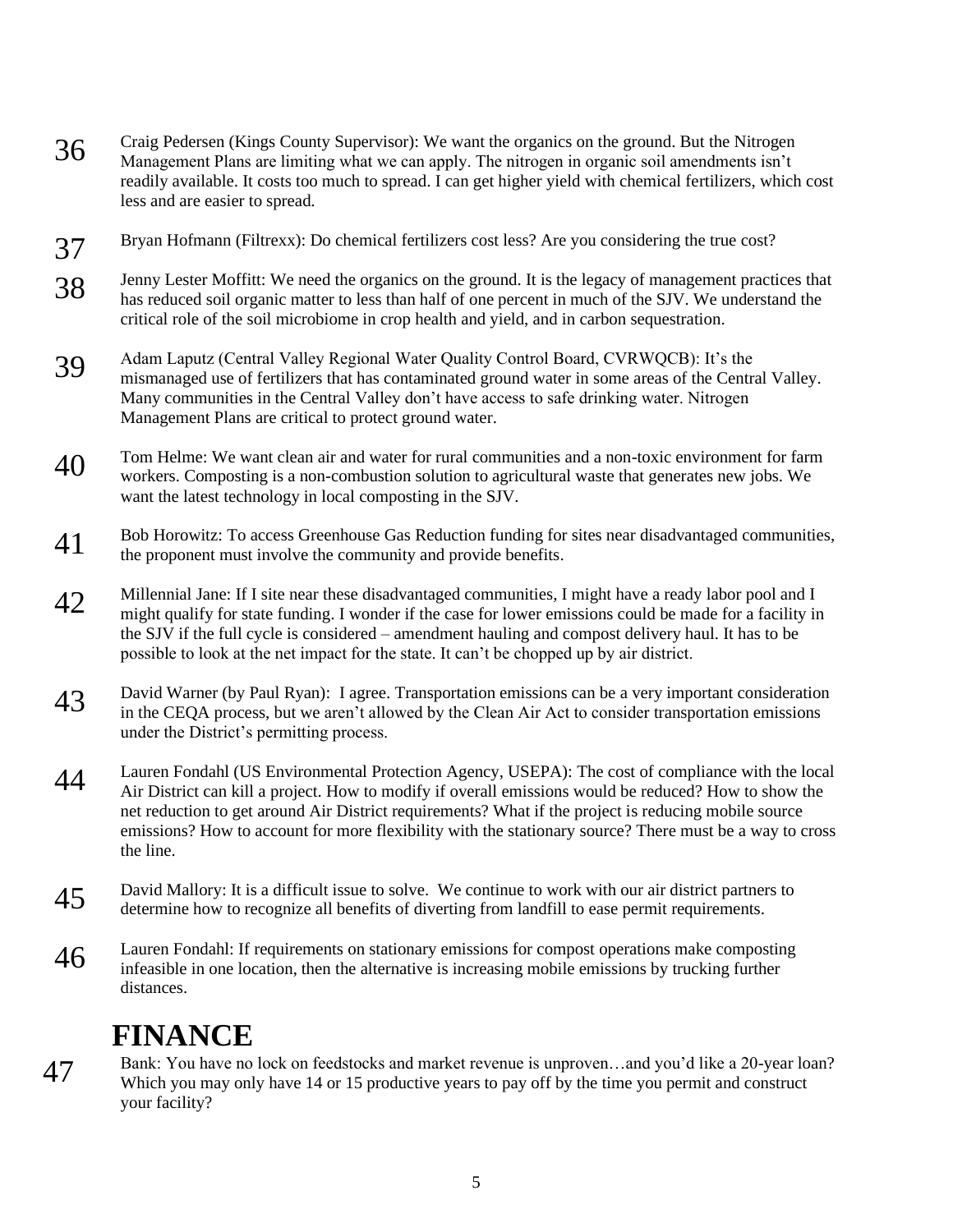- 48 Millennial Jane: I'm sure the feedstocks will be there. The state has mandated a 50% reduction in organics going to landfills by 2020. The material has to go somewhere, and there's a glut of biomass in the state.
- 49 Bank: Then municipalities must be looking for contracts with entities such as yours to take their diverted material.
- 50 Millennial Jane: They already have contracts with franchise haulers. The market is changing. The state knows all the soil amendments need markets. They are in the process of bolstering markets.
- 51 Bob Horowitz: We don't have teeth in existing legislation that gives us the authority to mandate municipal uses of soil amendments made from diverted organics.
- 52 Bank: I can't authorize a loan under these circumstances.
- 53 Kevin Barnes: It's very difficult to make the business case because it's tough to get a lock on a revenue<br>tream Hauling and requeling contracts get rabid avery 5 years. It's hard to lock over a 20 yr loan stream. Hauling and recycling contracts get rebid every 5 years. It's hard to lock over a 20-yr loan period. Feedstock and revenue streams are not stable for the facility's life. How do you set rates?
- 54 Jeff Ziegenbein: Non-municipal and waste companies have serious issues obtaining financing due to the inconsistent revenue streams. Feedstock contract durations will often be different shorter than loan durations. Municipalities and waste companies are going to be the ones to do the heavy lifting on the new infrastructure, CalRecycle needs to understand that.
- 55 Steve Kanow: In a franchise setting where feedstock is collected by the franchise hauler, the rate payer is<br>ultimately receps with for set in grosses due to material hardling and presenting. Beta payers are ultimately responsible for cost increases due to material handling and processing. Rate payers are sensitive and in most cases require a compelling reason to accept increases.
- $56$  Bob Engel: The private sector has a hard time competing with government agencies that control the flow of feedstock. Many times, controlling flow to the demise of the ratepayers. Franchise haulers may offer to build anaerobic digestion in exchange for a 20-yr hauling contract extension. Ratepayers will pay a lot more for hauling to someone who lacks the expertise to manage an organics facility. How many franchise haulers are going to recruit the expertise needed to properly plan, build, and operate a composting facility?
- 57 Tom Shearer (Soiland, Private Composter; by Dr. David Crohn): The Agency will not commit to guarantee feedstock And I take all the risk.
- 58 Chris Seney (by Jeff Thurber): Most facilities fail because they're not sited properly. Odor issues create too much tension with local residents. The facility is sited ten miles away from the nearest community. Our intention was to be the most remote compost site in the country.
- 59 Jeff Thurber (Denali, Private Composter): It shouldn't have to be like that, especially in a state that<br>we want 200 means facilities in last than ten years. It's the whome gross that presents the facilitation We wants 200 more facilities in less than ten years. It's the urban areas that generate the feedstocks. We need partnerships with the public sector.
- 60 Bob Horowitz: By 2025 we will see a 75% reduction in organics going to landfills. We estimate the need for 200 new organics management facilities by then.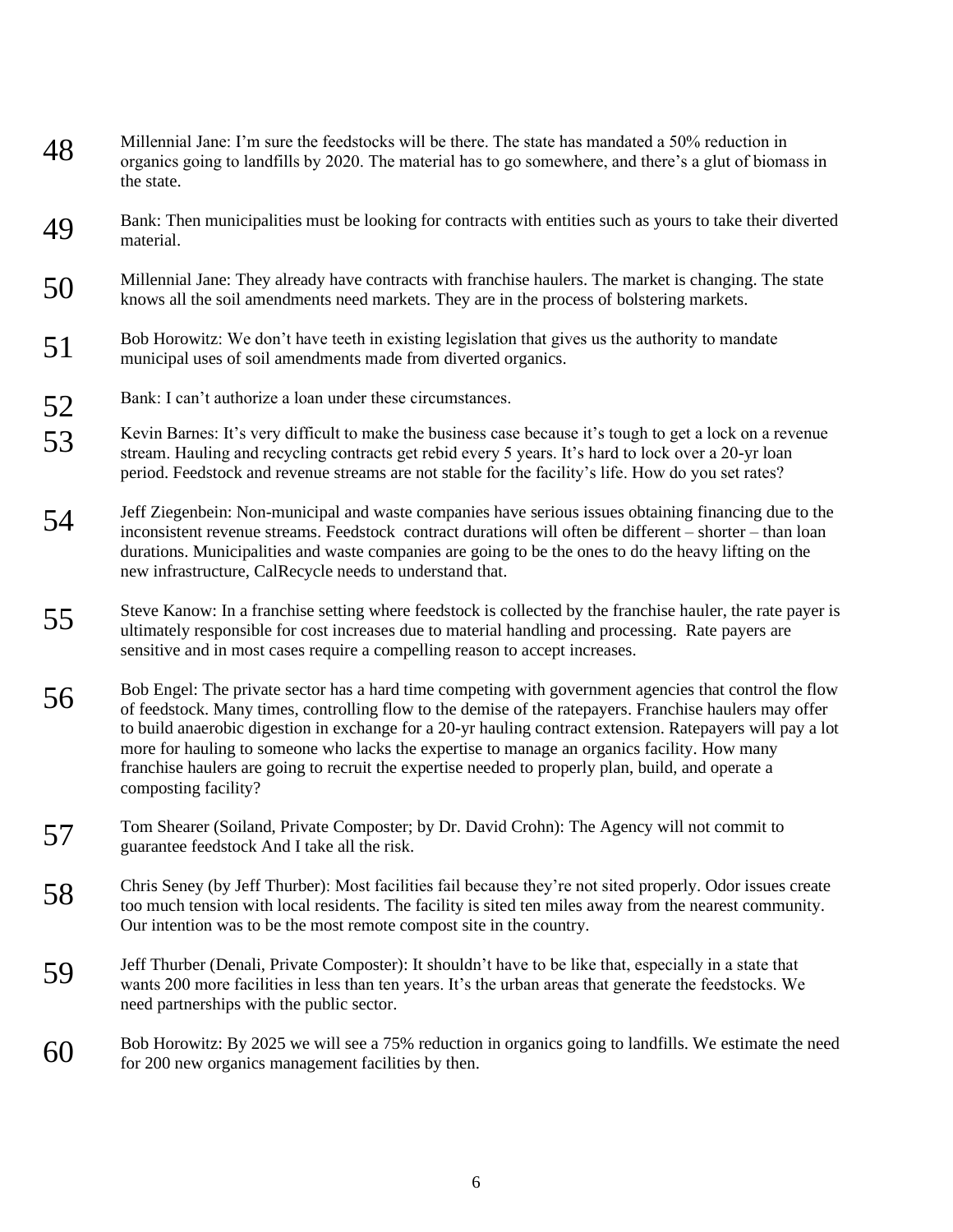# **SITING/LOCAL LAND USE/CEQA**

- 61 Millennial Jane: California is infamous for its environmental regulations, but I don't expect much trouble. After all, compost is all about restoring the environment and California has made Healthy Soils a priority.
- 62 Jeff Ziegenbein: We really need a streamlined permitting process for organics management facilities.
- 63 David Warner (by Paul Ryan): Streamlined? Try the governor's office GoBiz! They can help set up a<br>state wide streamlined process like was done for dairy digesters state-wide streamlined process like was done for dairy digesters.
- 64 Millennial Jane: GoBiz...has no category for "solid waste" or "compost" or "agriculture." Hmm, here is a "farm supplies wholesaler" category. It says, "If category not found, try, "General Info." Nothing that corresponds to permitting my solid waste management facility. Where do I start?
- $65$  Chris Seney (by Jeff Thurber): People need to understand what are the 11 permits? You have to obtain the number of a large state of the second particle of the second particle of the second particle of the second part them in what order? Why does it take seven years to get a water permit? Why an EIR v. a mitigated neg dec? Why a supplemental EIR?
- $66$  Layne Baroldi: CEQA is the biggest time killer. We need more state support for local enforcement agencies (LEAs) for expediting permitting.
- 67 Steve Kanow: Consistency of Agency review and understanding would be helpful; Local Planning Agency, Water, Air, etc.
- $68$  Bob Engel: Cities have the greatest challenge because most don't have a "compost" designation<br>(in dustrial an aggiuntum). Most glamana will assess a solid west aggregation thain aggregation (industrial or agriculture). Most planners will see one solid waste permit in their career. We need education of planning commissions and city councils. NIMBYs will come to the fore and stop most permitting. The state could take the lead to show that if done correctly, these facilities are good.
- 69 Adam Laputz: The project proponent has the obligation to submit a detailed and accurate permit<br>constitution for Booise Water Boord priors: This will streamline the process and allow the Boo application for Regional Water Board review. This will streamline the process and allow the Regional Board to make efficient determinations.
- 70 Paul Ryan: People have no idea of the complexity. Responsible agencies like the water board, air district, CalRecycle, CDFA, and others - may add requirements to a Mitigated Negative Declaration via comment letters to the lead agency. Your land use permit will have various environmental restrictions in it. And the project proponents may not even have a full understanding of how to engage the various agencies.
- 71 Adam Laputz: Don't finish your design before talking to the Water Board. Get to know regulators. If the reserves were a real conversation shout their grains to you and sale, doubt just communicate proponent wants a real conversation about their project, come to us and ask - don't just communicate with us through the filter of the CEQA process.
- 72 David Mallory: We have seen situations where the project proponent has already purchased equipment and subsequently tries to obtain a permit to use it. Proponents need to initiate discussion with the regulators before securing equipment. The permitting process is often complicated and time consuming, and requires a lot of back and forth communication with the regulating agency. Taking this approach will avoid the situation where a project proponent has purchased equipment that cannot be permitted.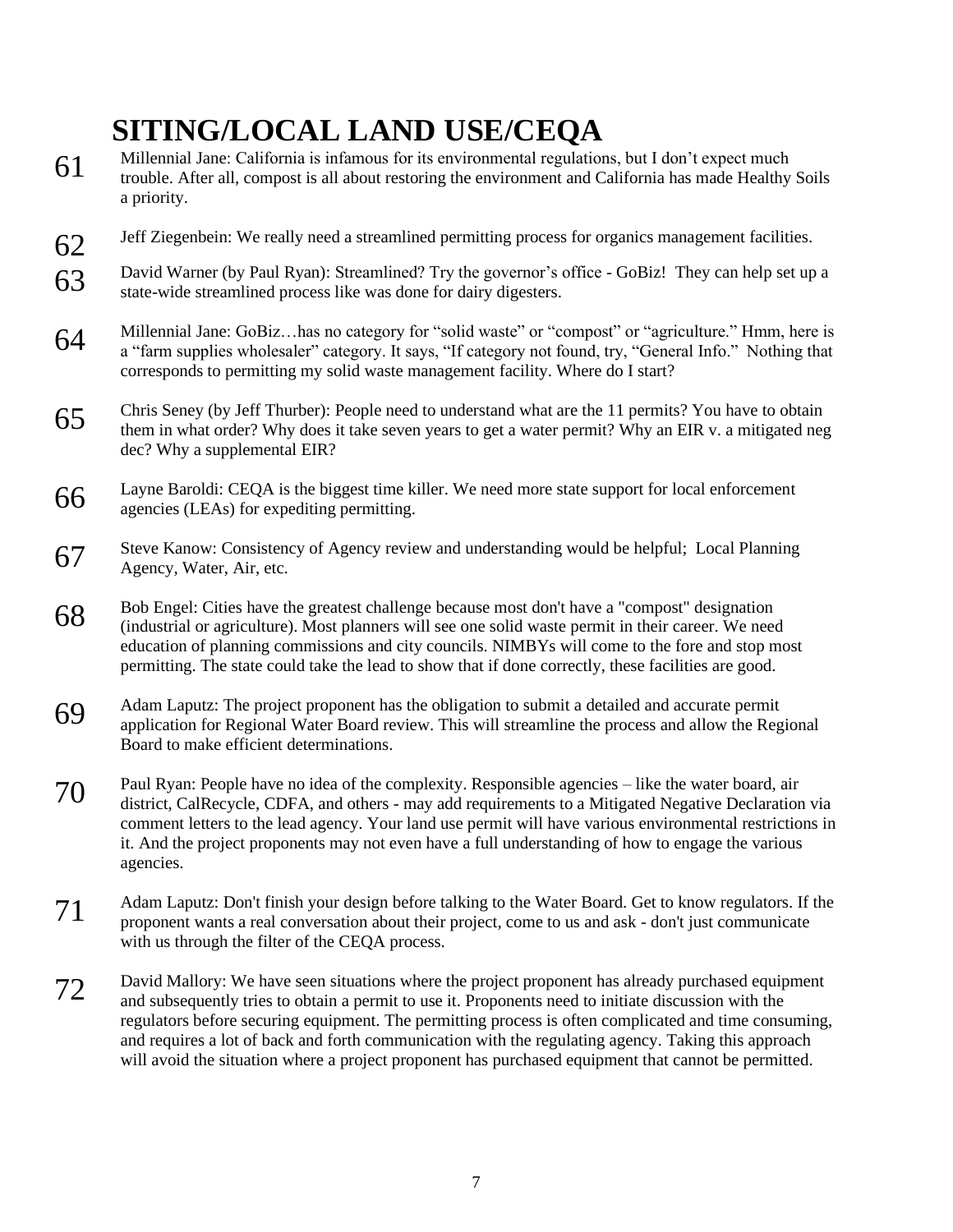- 73 Millennial Jane: CEQA. The California Environmental Quality Act…I should start here. But everyone<br>wents me to talk with them from the beginning. The Water Board, Air District, GelBeaugle, they get to wants me to talk with them from the beginning. The Water Board, Air District, CalRecycle – they get to take a shot at me twice? In CEQA and in their own permitting process?
- 74 Jeff Thurber: CEQA is huge wild card. Competitors can game the process to undermine a new facility. It can cost millions.
- 75 David Warner (by Paul Ryan): CEQA opens up so much opportunity to have roadblocks. Both valid issues of regulatory compliance and environmental impact; as well as invalid issues due to misuse of the process via comment letters and lawsuits for reasons other than environmental impacts. So CEQA is critical to get it right – in the statewide streamlined dairy digester permitting process, a statewide program EIR was prepared, significantly decreasing CEQA issues and risk for individual projects.
- 76 Paul Ryan: Proponents must consider CEQA findings and mitigation . These requirements are important. They may not have been discussed before in a focused way. Entities are not necessarily working together to make this work. We need to streamline the project approval process in order to build infrastructure and markets.
- 77 David Warner (by Paul Ryan): California just streamlined the permitting of dairy digesters in the past few years. Whether we make an organized effort to streamline for solid waste facilities or not, the first few project decisions will define the process. For the District, that may be faster than trying to have multi-agency collaboration up front. The organics diversion targets may not allow time for that.
- 78 Tracy Goss (by Paul Ryan): Yes, streamlining of permitting is needed, but then there is the reality. There are tremendous challenges to building in SJV and SC due to the air regulations. There's no way around it. The Air Districts can't back track on regulations. The CASA analysis shows there is tremendous excess AD capacity in SoCal - can make a huge dent in LA organics through wastewater treatment plant biosolids and biogas, alternative fuel vehicles, pipeline injection (standards need to be updated). These facilities can't take contaminated food waste. Sources must be matched with capacity. Publicly owned treatment works will suck up all the clean material. We really need to develop the capacity to deal with the dirty stuff. In the interim, where will it go?
- 79 David Warner (by Paul Ryan): While California has the most stringent air pollution control measures, SJV and SC still have the worst air in the country. We can't just focus on landfill diversion and GHG reductions and ignore the real health impacts of ground level emissions from business operations, whether it's a refinery or a composting operation. Every aspect of a composting operation – compost production, trucking, compost getting back to the field - all generate emissions. Most health issues are associated with internal combustion engines – trucks, tractors, windrow turners and loaders. In SJV summers - smog (ozone), and winter - PM 2.5; both are driven by NOx from diesel combustion. While diesel engines are getting cleaner, still 40% of NOx in the SJV is from trucks.
- 80 Millennial Jane: San Joaquin Valley farmers are trucking and shipping their produce all over the world.<br>Are you can include the organize another counter hundred miles to get the nutrients healt into. Are you saying we can't truck the organics another couple hundred miles to get the nutrients back into the ground?
- 81 David Warner (by Paul Ryan): Clean Air Act says mobile sources aren't addressed by Air Districts, even though they are responsible for the majority of the air quality problems in the Valley. But trucking emissions ARE handled by the lead agency through CEQA. Either impacts aren't significant or they have to be mitigated to the extent feasible. In my experience, this is a HUGE DEAL.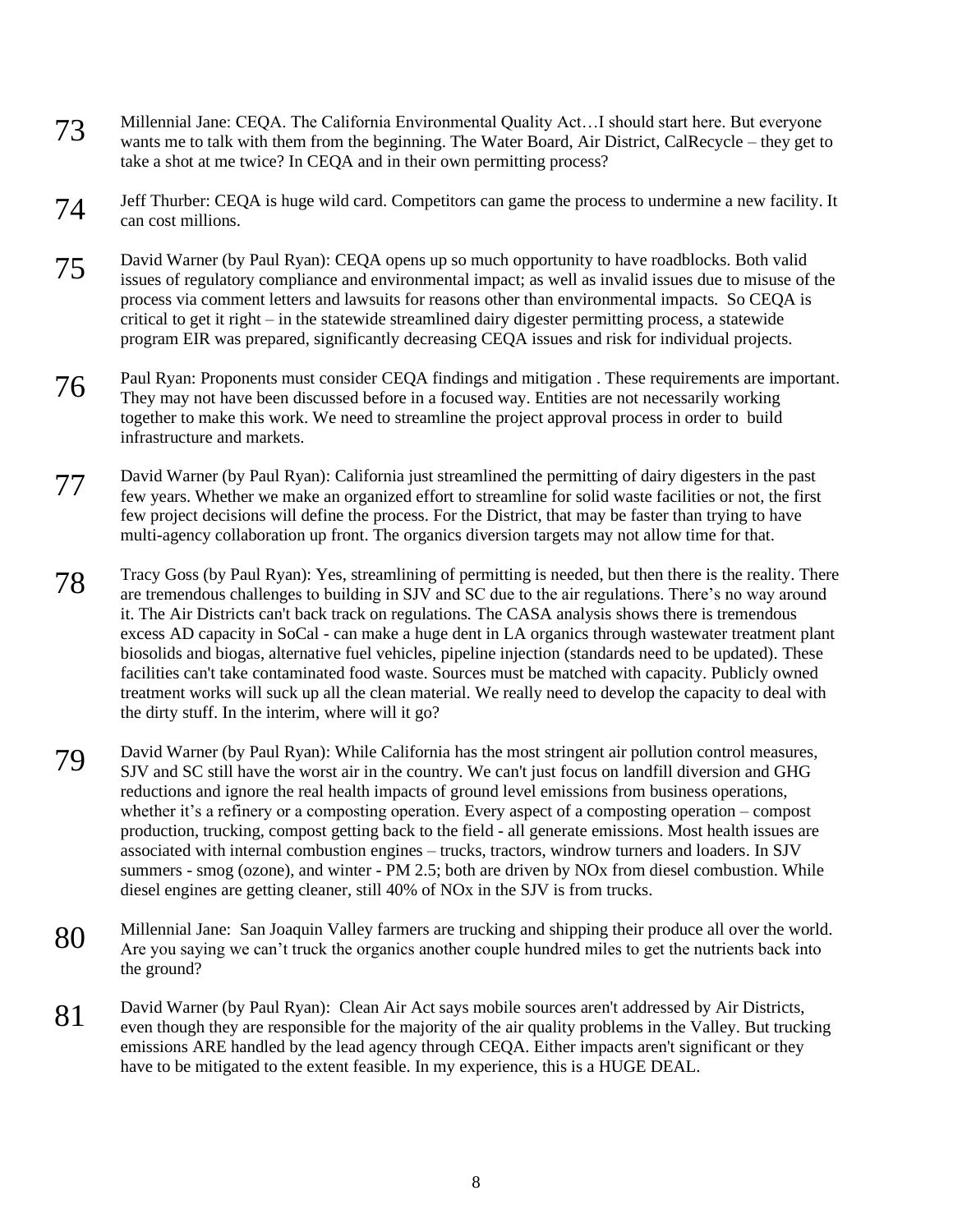- 82 Millennial Jane: Who is the lead agency? Is it the County?
- 83 Tom Shearer: You'll start with land use, getting a conditional use permit, "CUP," from your local<br>initialization probably the county. These are likely to be people who have peyer permitted a compo jurisdiction, probably the county. These are likely to be people who have never permitted a composting facility before. They may make the process onerous. They may conduct the process ineffectively, reducing the value to ratepayers, such as requiring all RFP questions to be shared in a public forum, inhibiting dialogue and preventing themselves from gaining needed insight about the project.
- 84 Layne Baroldi: CalRecycle wants 100 new facilities by 2020, plus another 100 by 2025. There are 21 million tons of material, including 1 million tons of biosolids from ADC and disposal. The state must show up at CEQA and local permitting hearings to endorse recycling and state objectives.
- 85 Millennial Jane: If California wants to reduce methane emissions and generate healthy soil, why isn't the state providing some kind of backstop to support local jurisdictions? Could I have a state-sponsored project advocate who helps me navigate the permitting process and educates the local jurisdictions as to the broader purpose and benefits of facilities like mine? They could use cap and trade money to fund advocates.
- 86 Adam Laputz: You may need to hire a consultant who can navigate permit requirements and help<br>develop proposed toolpologies on your behelf develop proposed technologies on your behalf.
- 87 Layne Baroldi: If the State is serious about its objectives success is based exclusively on the ability of local invisibility of local invisibility to approve siting We see too much "NUMTOO". Not in my term of office local jurisdictions to approve siting. We see too much "NIMTOO" - Not in my term of office. Public outreach is key. The State has a role to play.
- 88 Craig Pedersen: You mean the state should tell counties to get with the program. The state doesn't know what my county needs. You want to build a facility in my county, you deal with me. You think we don't want our farms to be productive? If your organics management facility is going to support agriculture, we aren't going to have a problem. But there is a vetting process and solid waste management facilities have to step through it same as anyone else.
- 89 Adam Laputz: Some of the best locations, when considering feedstock availability and amendment reuse locations, are in non-attainment air districts or adjacent to dairies. These locations may coincide with high vulnerability groundwater areas.
- 90 Millennial Jane: So, does California want my facility or not?
- 91 Adam Laputz: We definitely want your facility and we want to protect the groundwater. A good place to consider is where demand is highest. A gricultural land. Then you have to sek, is there yultare ble consider is where demand is highest. Agricultural land. Then you have to ask, is there vulnerable groundwater? What is the haul cost? Air quality issues? A plan to contain runoff? Generally high vulnerability groundwater requires higher level practices and monitoring. It's good to reach out to us during CEQA. Project proponents are often half-loaded. You need to understand what we need to address potential discharge to surface and ground water. The more information you provide and the more accurate it is, the better we can assist and move the permitting process. You need to know depth to groundwater and site-specific constraints. Is there an impaired stream nearby?
- 92 Johnny Massa: That says nothing of the cost of water protection practices and monitoring. Permitting for a single large and support of the cost of water to have 50 small composters than a single large and fees are squeezing out small operators. It is better to have 50 small composters than a single large one. For a 50-100,000 ton/year green waste facility, a land use permit in the SJV costs \$3M; an air permit costs \$1M. Those are actual costs for a contemplated project. The developer decided not to do it.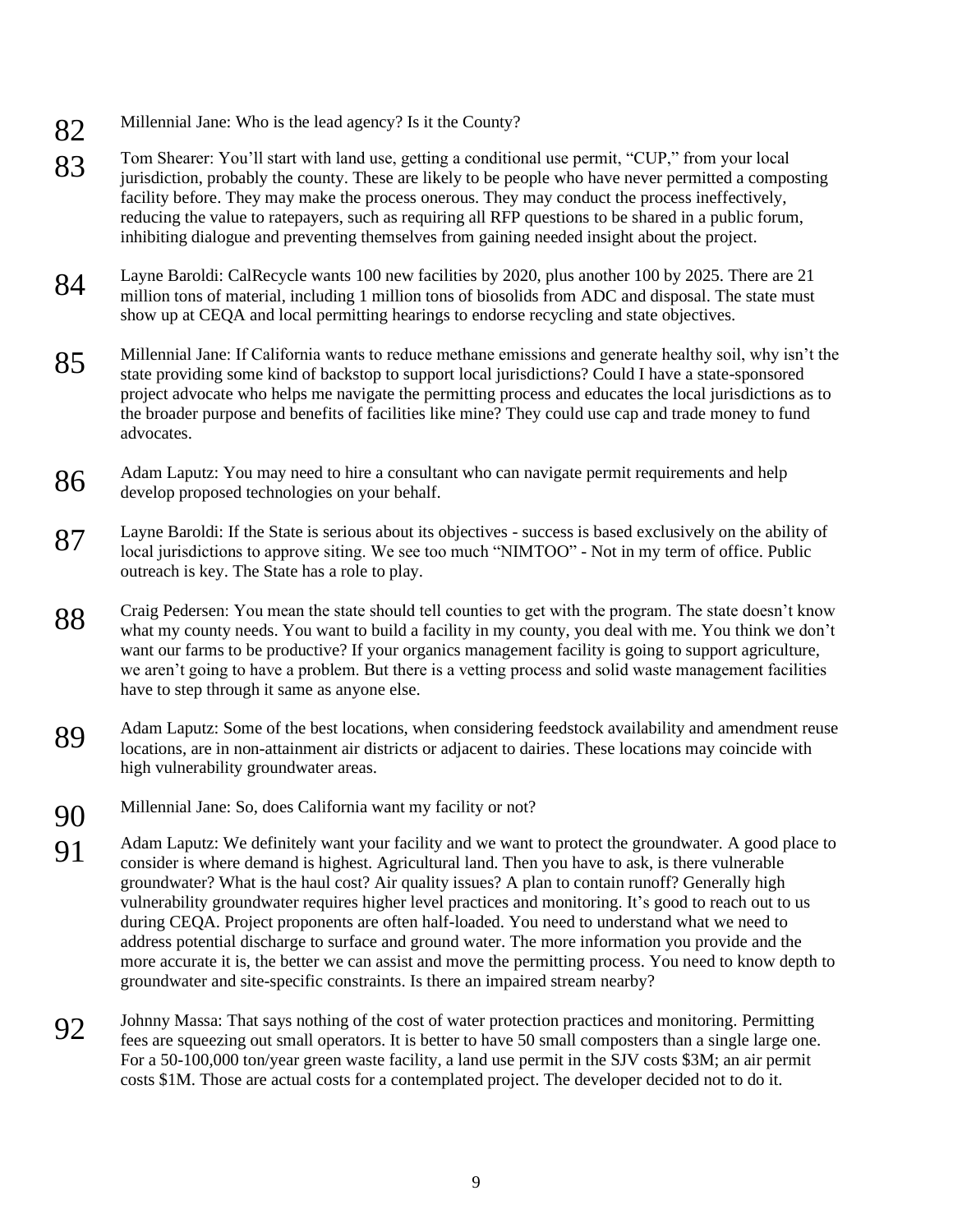- 93 Adam Laputz: Composting sites, if improperly sited, constructed and/or operated, can be a point source of groundwater pollution. Practices and monitoring are needed to prevent this, but if groundwater is polluted, the responsible composter must clean it up and ensure that impacted communities have access to safe drinking water. The Regional Water Board's regulatory approach would be similar for any type of facility that may pollute state waters and/or pose a risk to human health. This regulatory framework is not something the Water Boards have made up in a vacuum – it is demanded by the legislature responding to their constituents' concern regarding past practices that have contaminated ground and surface waters.
- 94 Tom Shearer: That's a good question, does the state really want these facilities? The regulatory requirements are cumbersome, local jurisdictions permitting these facilities for the first time don't have a clue, and the proponent is vulnerable to environmental lawsuits. The regulations are not structured to encourage investment and local jurisdictions are not operating in a manner to help minimize risk. Permitting costs are too high and the state is not incentivizing with low cost loans. We're 100% out of pocket.
- 95 Layne Baroldi: There has to be a better grant funding process or low interest loans. Permitting has to be arguedited. The state has to also the sen between its vision and the evision arguedited and recovered at expedited. The state has to close the gap between its vision and the existing expertise and resources at the local level.
- 96 Paul Ryan: Millennial Jane, you're composting over 5,000 tons per year of food waste, per SC Rule 1133.3, you must have an emission reduction method of 80% minimum. When you submit a permit application for an emission control device, to see it in your lifetime, you'll have to pay an expedite fee of \$6,000 - to get it in a couple of years. The emission source test will run you \$150,000.
- 97 Tracy Goss (by Paul Ryan): Food waste is going to be a growing market. More needs to be done to be conversity is hardled generally for emissions and adapted ensure it is handled properly for emissions and odors.
- 98 Johnny Massa: Food waste and biosolids composting do need odor controls.
- 99 Tracy Goss (by Paul Ryan): Many sanitation districts want to manage food waste via anaerobic digestion (AD) because food waste is adoptive and AD position little to no algorithm Colifornia has no amission (AD) because food waste is odorous and AD requires little to no cleanup. California has no emission factors for food waste composting. Still must test to determine factors. It's daunting for CalRecycle to develop a statewide program. The air districts attempted to find common ground, but various permitting requirements create a barrier. CARB did adopt the strategy. CalRecycle is to develop rules. However CalRecycle addresses food waste will drive SCAQMD rulemaking for green waste and food waste.

## **PERMITTING**

- 100 Steve Kanow: A uniform approach and single application would be helpful and expedite the process.
- 101 David Mallory: The agencies are currently working together to align efforts: CalRecycle recycling;<br>CARR slimate alongs: Air Districts, while health Environment also sublis health also accommise CARB - climate change; Air Districts - public health. Environment plus public health plus economics.
- 102 Jeff Thurber: We need to educate the regulators. They don't even see it. We need to show what pieces they could drastically speed up in the permitting process and reduce capital cost.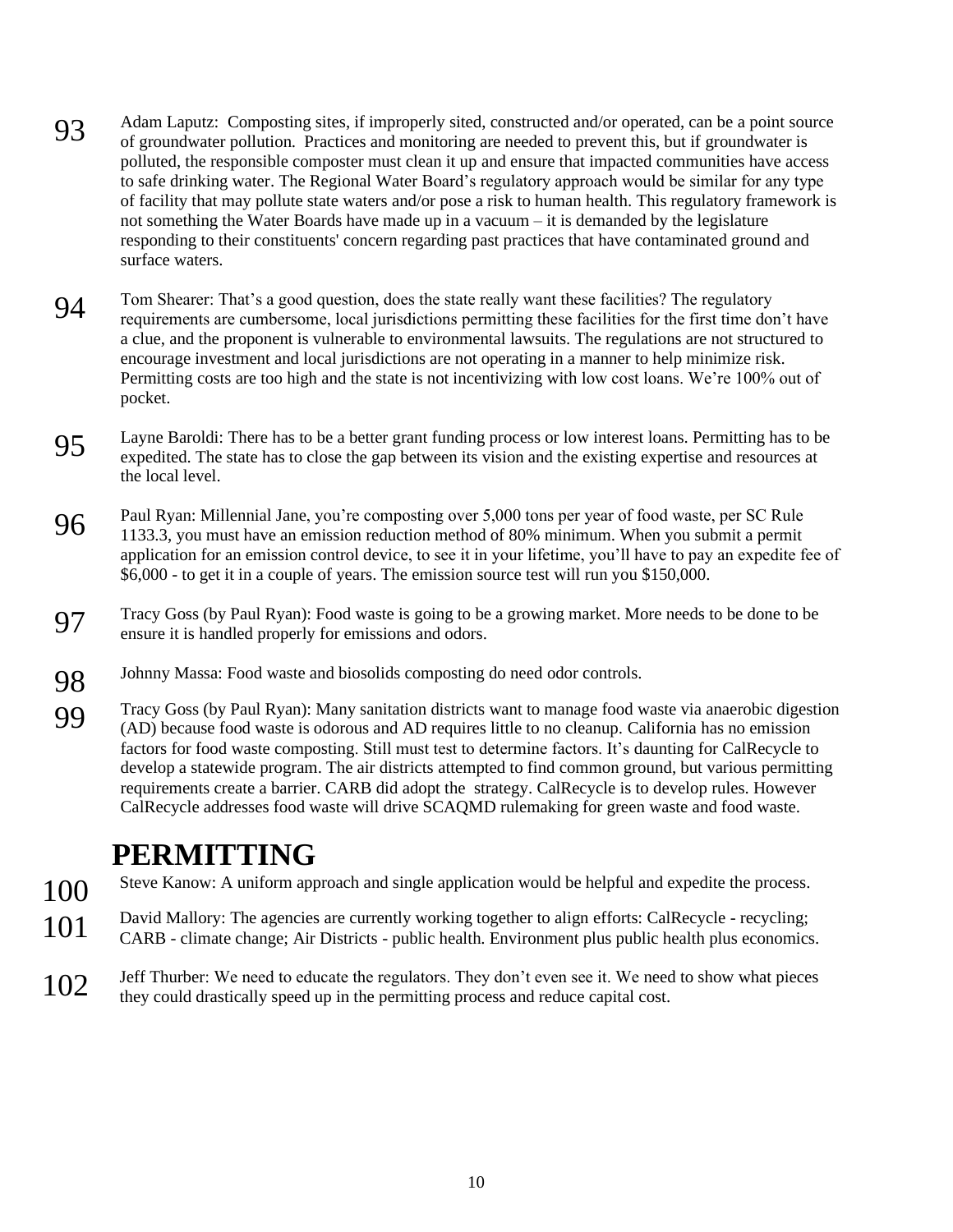- 103 Johnny Massa: Air: CARB is mitigating the mitigators. 100 million dead trees in the Sierras and the terms of the trees in the Sierras and the terms of the terms of the terms and the same Ortoform and the VOCs there wer termites eating the trees give off more methane than cows. Out of concern about VOCs, they want everyone in ASP, ridiculous. One size doesn't fit all. 6-7 compost facilities have closed. None new in the past 6 years.
	- 104 Tracy Goss (by Paul Ryan): South Coast mitigates mitigators because if they don't compost correctly, they'll emit ammonia and cause odors. Our regulations ensure proper management of composting. A cap of finished compost can have virtually zero ammonia emissions.
	- 105 Johnny Massa: A compost cap on green waste windrows increases the chance of pathogen regrowth.<br>Once a windrow starts to cook, you don't want to add a cap every time you turn. You're opening the microcosm to something new and can have re-eruption of pathogens in green waste composting.
	- 106 Tracy Goss (by Paul Ryan): Chip and grind must go to soil or compost because it's emitting aerated static pile composting may achieve pathogen reduction to kill weeds and seeds, which is needed before distribution for use.
	- 107 David Mallory: CARB sees the localized impacts from composting and transportation emissions. What does industry see?
	- 108 Johnny Massa: Green waste and manure composting do not need emission controls. Use a 14-wk std: 7wks + 45-day final cure @ 45% moisture will prevent pathogen regrowth. Green waste promotes regrowth of pathogens. Everyone is using 7wks only. There could be a tradeoff with air regulations – lesser controls to enhance a 45-day cure time. But, there's no financial incentive.
	- 109 Millennial Jane: Are water regulations quicker and cheaper to deal with?
	- 110 Jeff Ziegenbein: Water may be the trickiest and most time consuming. The water protection intention may possibly also be the least beneficial to the environment. The Compost General Order requires some very expensive mitigation requirements which may further prevent non-municipal operators from being able to fund and develop facilities.
	- 111 Dan Noble (Association of Compost Producers, ACP): The cost of an impermeable surface to protect groundwater exceeds the cost of air compliance. The water permit is the greater impediment. In fact, using ASP with a compost cap can meet emissions requirements and save a substantial amount over a windrow turner.
	- 112 Rob Busby (Central Valley Regional Water Quality Control Board, CVRWQCB): The Water Board oversees compliance with the Compost General Order. We need complete Report Of Waste Discharge information to enroll dischargers in the Composting GO. The dischargers have time to install low permeability working surfaces and implement other best management practices to comply with the General Order.
	- 113 Millennial Jane: I don't want to pollute groundwater, but…is there a cheaper alternative?
	- 114 Johnny Massa: The State Water Resources Control Board claims compost is polluting groundwater. On the agricultural side, we have good information on nitrates not impacting ground water. Dr. Mark del Norte's study on water intrusion and nitrate sources, five years ago.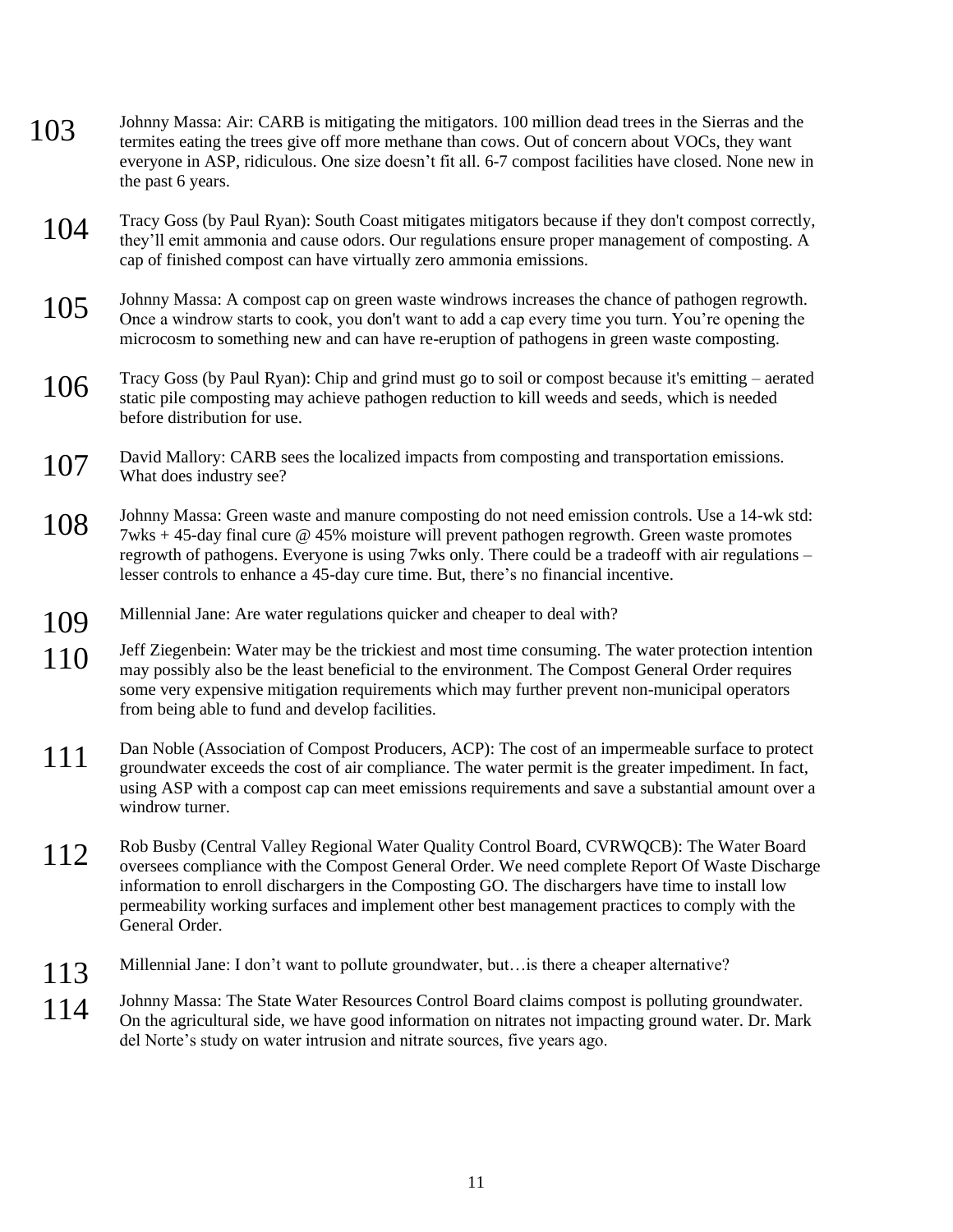- 115 Matt Rayl (by Jeff Thurber): Leachate is a myth. We found that in our operation 1" of rain only permeates 12" of compost. If a pile is 12' high, it would take the entire year's rainfall in one 24-hour period before there would be even the possibility of leachate. Ironically, covers may not reach the lower perimeter of the pile, which is most vulnerable to precipitation and leachate. Covering piles creates anaerobic conditions, i.e. methane.
- 116 Steve Kanow: Our Fontana facility is on a paved surface with an impermeable cover that serves as an emission control device. Water is recirculated through the system and reused as moisture in the composting process.
- 117 Chris Seney (by Jeff Thurber): The facility had to meet Title 27. Retention basins had to be designed for the 1,000-yr event occurring in 24 hours, which is 6.5 inches in one day in a location that sees an average of 4.5 inches of rainfall per year. That's equivalent to a landfill liner.
- 118 Adam Laputz: Here is a place where we have streamlined the process now with a statewide WDR. The Composting General Order in place is protective, reasonable, and feasible for these operations to be in production, and we support the utilization of composting operations to divert organic waste from landfills.
- 119 Jeff Thurber: Yes, it's definitely better. But there are still discretionary aspects where the local regulator could make this unnecessarily stringent, adding cost and time.
- 120 Millennial Jane: I'm confused. Are the air regulations the more livable of the two?
- 121 Dan Noble: Other parts of the state can go open windrow, not in severe non-attainment. There's much cheaper O&M for the competition.
- 122 Tracy Goss (by Paul Ryan): SC doesn't require windrow composting to be permitted unless it's aerated.
- 123 Kevin Barnes: SJVAPCD and SCAQMD are not consistent with regard to VOC rules and the Diesel Fleet Rules.
- 124 Tracy Goss (by Paul Ryan): All air districts are not created equal. The SC compost rule differs from SJV because there is more agricultural waste in the SJV, as opposed to municipal feedstocks in SC.
- 125 David Warner (by Paul Ryan): If the composting industry wants uniformity, they will end up with the strictest requirements everywhere.
- 126 Kevin Barnes: How about just common sense? There is inconsistent categorization of facility equipment. Mobile equipment that remains at the same site all year some districts consider stationary. But some districts allow it to skate as portable. The industry needs a reasonable interpretation and a level playing field.
- 127 Steve Kanow: The Water Board's Composting General Order is fairly new; the hope is that this creates consistency amongst the Regional Boards.
- 128 Millennial Jane: Will my project be able to absorb the costs of these measures?
- 129 Kevin Barnes: It's not necessarily about the most stringent requirements everywhere. There is plenty of room to standardize approaches in common sense ways that benefit the industry and the state.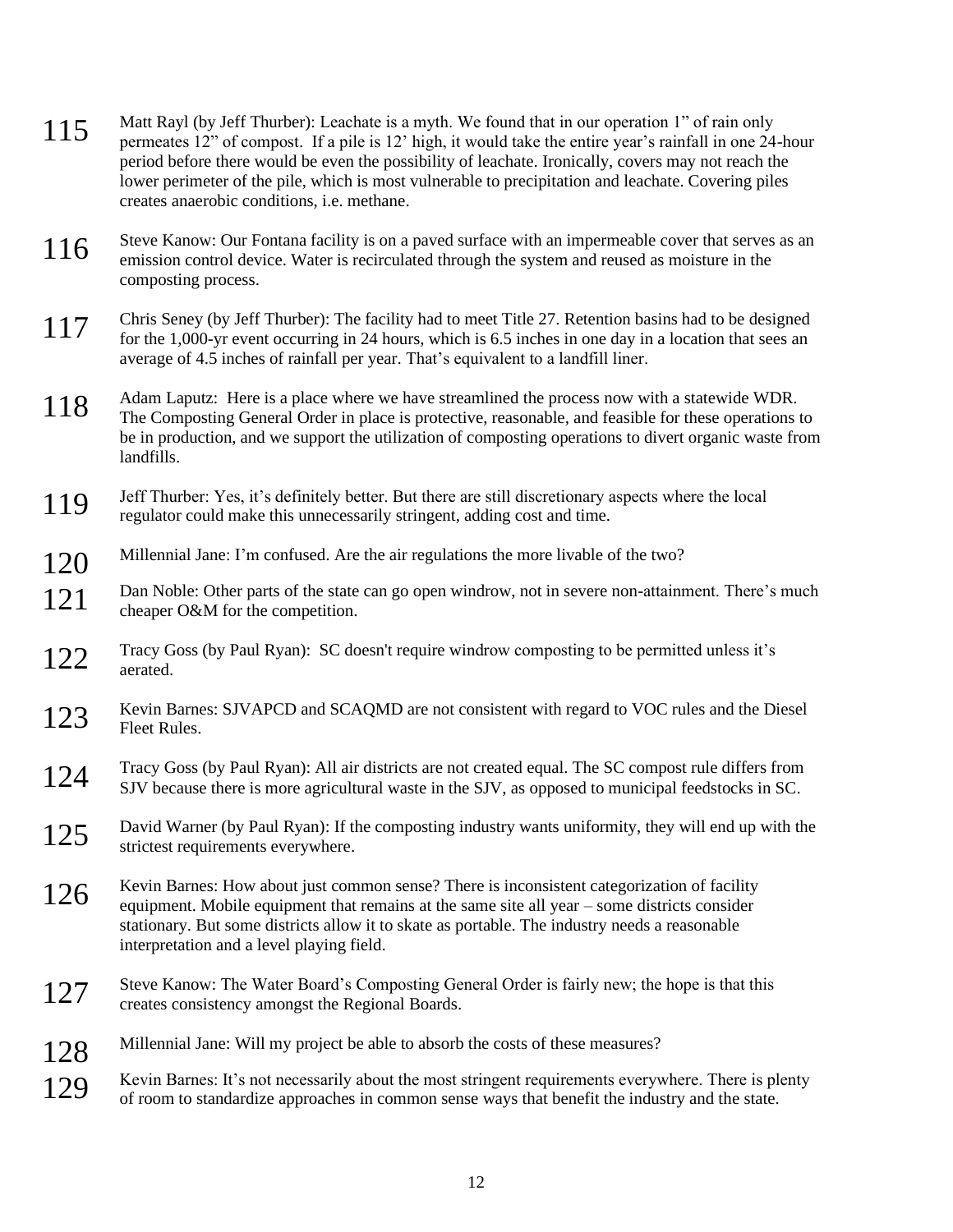There is a need for a simple process to obtain a short-term test permit for diesel equipment. Green waste behaves differently in different locations. I can't assume that I will get the same performance from cutting and screening equipment in Bakersfield with my feedstocks that someone else is getting at another location with different feedstocks. I have to production test new equipment before committing to purchase. But the vendor does not have the exact make and model to apply for a test run nine months in advance. These are simple things.

- 130 Tom Helme: If we're talking about common sense, in the SJV, a farmer can pay the air district \$250 per acre for a permit to burn agricultural waste. But to chip material is \$1,000 per acre. Why is the air board incentivizing burning?
- 131 David Warner (by Paul Ryan): The District has prohibited open burning in all situations where there is a cost-effective alternative. If they can demonstrate to a third-party hearing board that there is no cost-effective alternative, they can stipulate a violation of the regulation and pay \$450 per acre to burn the waste, but only on days when we have great air quality. We have a very sophisticated computer modeling system that allows us to determine how much, and where, ag waste can be burned without causing a problem to air quality. The alternative to open burning (chipping and grinding and finding a place to take the waste) probably does cost about \$1,000 to \$1,500 an acre. If it was cost effective to chip and grind and take it elsewhere, we would require that it be done.
- 132 Tom Helme: By allowing farmers to burn on good air days, you are ensuring that the next day is worse. Environmental justice groups in the SJV are opposed to combustion as a form of organics management. We support non-combustion methods, including composting.
- 133 David Warner (by Paul Ryan): The air district is opposed to combustion processes, too. Let's all work together to make sure that there are cost effective alternatives to open burning, including subsidizing composting operations that take woody ag waste – currently, farmers can't afford to pay the tipping costs. There are no cost-effective alternatives and that's the only reason open burning is allowed!

## **Clean Air Act Limitations**

- 134 Kevin Barnes: A major issue is the fragmented regulation of air emissions. The regional air districts control only established as a strict of the control only of the control on the control on the control on the control control only stationary sources of air emissions. CARB controls mobile sources of emissions.
- 135 David Warner (by Paul Ryan): I agree. For instance, while VOCs do contribute to ozone, the SJV would probably get cleaner air faster if it put all money on NOx, but the Clean Air Act obligates us to control VOCs without respect to air quality problems in the SJV. It is a valid frustration that a compost facility must buy \$1 million in offsets. It's very expensive to control VOCs, but it doesn't do a lot for air quality.
- 136 Tracy Goss (by Paul Ryan): The real issue is diesel emissions. In SC, 80% of smog-forming emissions 136<br>136 Tracy Goss (by Paul Ryan): The real issue is diesel emissions. In SC, 80% of smog-forming emissions are from diesel vehicles and overall 88% comes from mobile sources. SCAQMD can't regulate them; we can only incentivize. We estimate we need \$1 billion per year for 10-15 years to incentivize the upgrade of vehicles to solve our air quality problem. This year, SC adopted an air quality management plan. We expect federal approval, which will save us from federal sanctions.
- 137 Dan Noble: Composting gives off non-reactive VOCs, but the regulatory structure doesn't allow this distinction.
- 138 David Warner (by Paul Ryan): From an air chemistry perspective, VOCs from composting and organics handling is less of an issue than NOx emissions from the transportation to and from the site, and from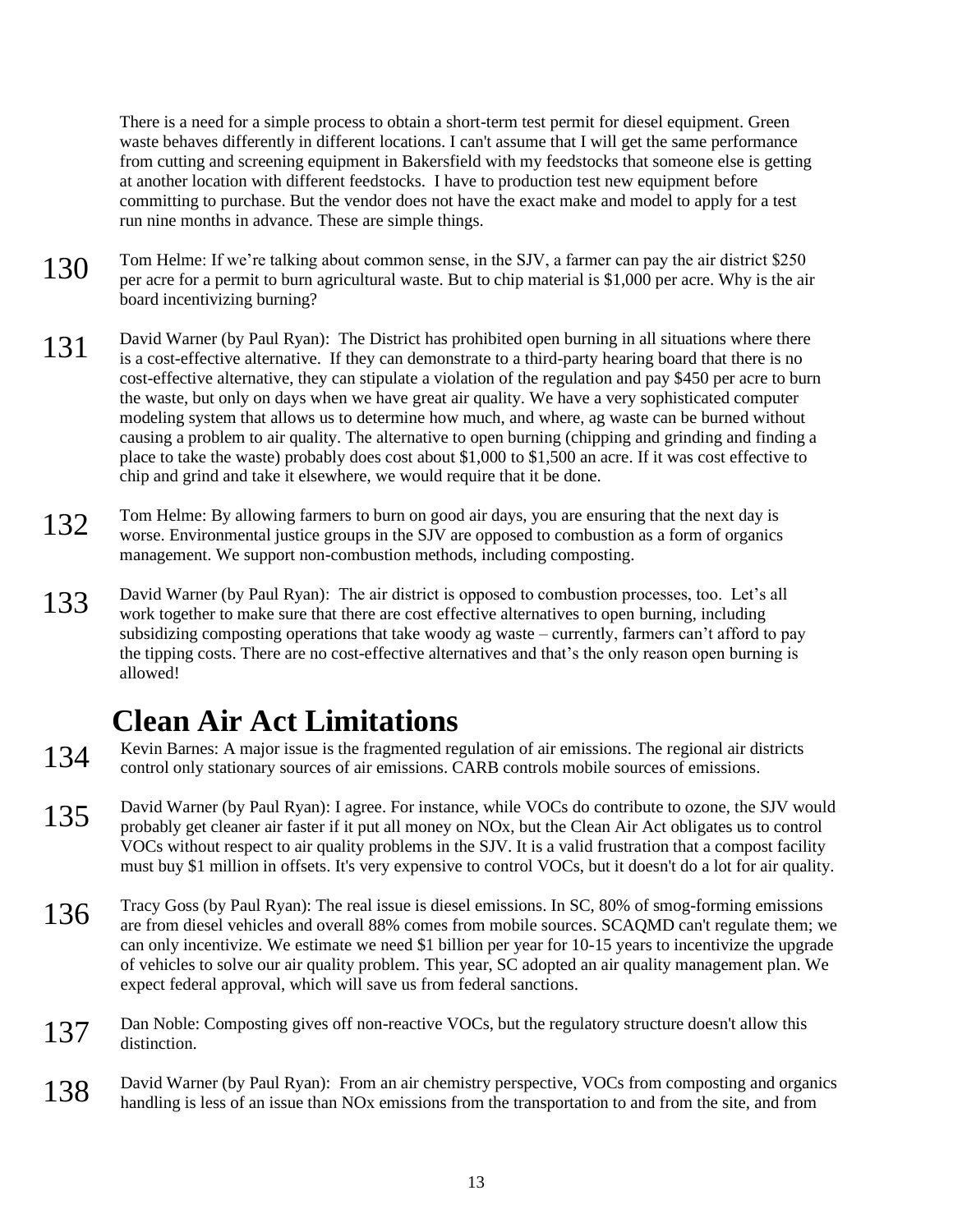diesel equipment on site. VOCs from organic waste – we're anxious to accommodate if we can limit and mitigate the NOx emissions. Unfortunately, the clean air act requires us to regulate VOCs and NOx equally.

- 139 David Mallory: CARB does not permit stationary facilities. We are involved in high level policy discussions because we have oversight over the permit and enforcement functions of the air districts.
- 140 David Warner (by Paul Ryan): While NOx is the most important pollutant to the District's efforts to fight air pollution, CARB is caught up in the state effort to reduce greenhouse gasses. A necessary part of our role as a regional air district is to keep CARB focused on our issues affecting health in the SJV. The state just adopted new oil and gas methane control regulations. We had to work the CARB oil and gas regulation team very hard to get their understanding that combustion of methane by oil companies generates NOx and causes air quality issues in the Valley. Pollutants that cause health problems at ground level shouldn't be a secondary concern to greenhouse gasses; should be primary.
- 141 David Mallory: CARB is and always has been first and foremost a public health agency. We understand the emissions tradeoffs of certain actions. We are not interested in achieving GHG reductions at the expense of public health.

## **FEEDSTOCK CONTAMINATION**

- 142 Jeff Ziegenbein: Facilities will be built to process high-value feedstocks to justify investments. Will the market bear the tip fees needed to process the next phase of organics streams? Feedstocks will need to include food waste and dirty green waste. Manure will be included someday. These streams have high nitrogen and high contaminants and will require special attention to the technologies and markets.
- 143 Johnny Massa: Composters taking municipal green waste as a feedstock are inheriting other people's problems. Chlordane is prohibited for farmers, but permitted for residential use.
- 144 Bob Engel: Anaerobic digestion food waste residual will be nasty stuff. Where will it go? Dirty feedstocks, no sorting, straight to digesters - Will the market take this "organic" stuff for free?
- 145 Adam Laputz: For some composted and green waste materials, we've heard concerns that plastics are not well enough addressed – when the soil dries plastics become in some cases very noticeable.
- 146 Kevin Barnes: CalRecycle needs to recognize that most food waste is trapped in packaging or has to be held in plastic bags for collection. Very few people will rinse out icky carts, and that would take too much water anyway.
- 147 Robert McClellon: Feedstocks should be clean. Ideally, to have a cleaner product at the end. That way the site also looks much cleaner. In 2018, you're going to have to meet 0.5% physical contamination in finished product. You may as well start working on that now with your feedstock suppliers.
- 148 Dan Noble: CalRecycle must attribute the true cost to non-organic materials and methods, such as ascribing the environmental cost to the manufacture and purchase of plastic bags.
- 149 Kevin Barnes: A lot of composting processes aren't going to decompose the supposedly "compostable" bags – and they cost 6 or 7 times more than plastic.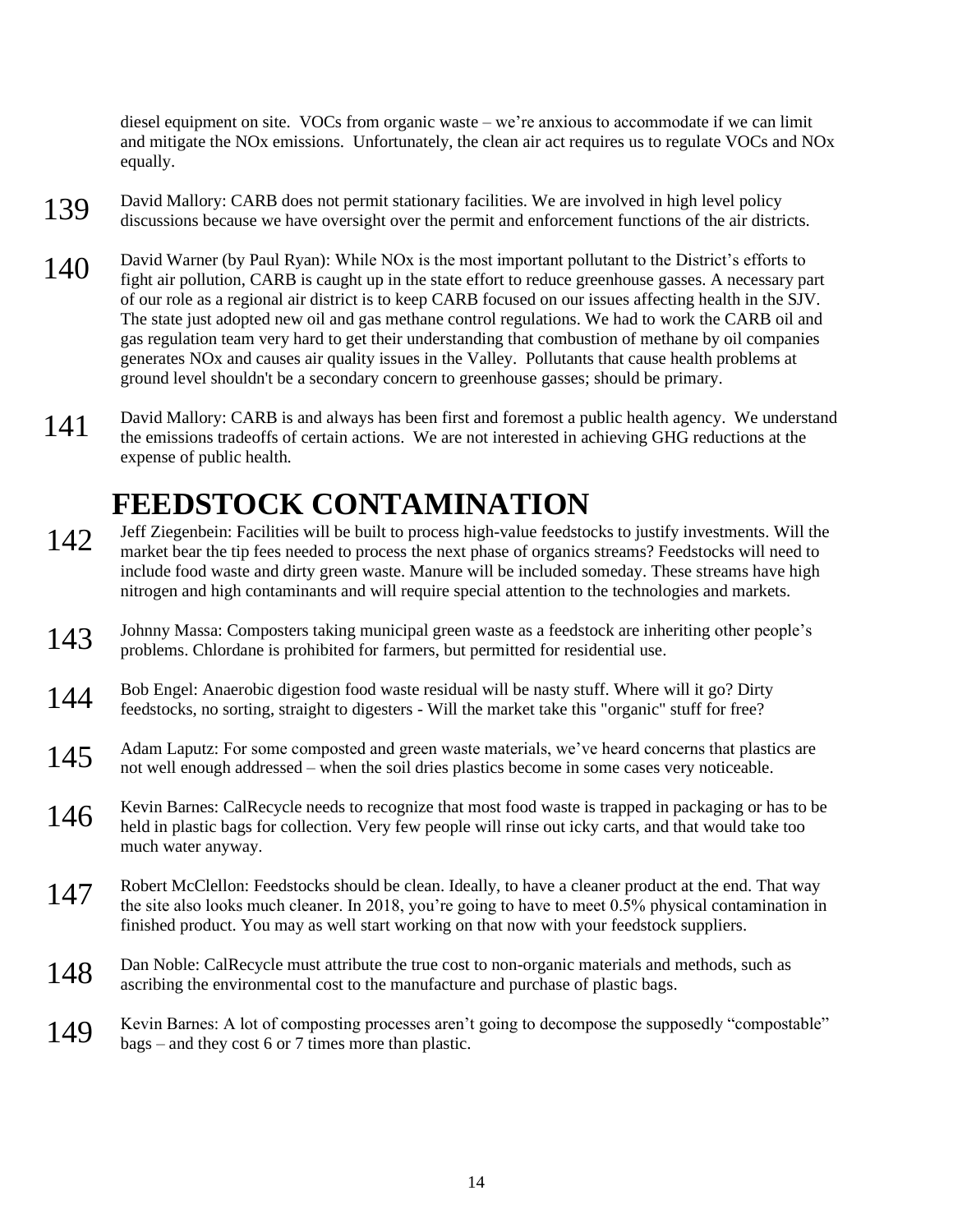- 150 Dr. David Crohn (UC Cooperative Extension's Waste Management Specialist): CalRecycle views contamination as a "local" problem. They expect composters to work with feedstock suppliers to address the problem.
- 151 Dan Noble: Composters don't want to police.
- 152 Bob Horowitz: Just reject the load.
- 153 Bryan Hofmann: But where does the rejected load go?
- 154 Kevin Barnes: Contamination can vary from load to load. It can vary by neighborhood. Composters need to gear for a wide range in order to attempt the California goals.
- 155 Dr. David Crohn: Film plastic weighs the least, but it is the biggest issue.
- 156 Dan Noble: The Association of Compost Producers' members do not want to litter the state of California. We want to produce quality compost. Is it reasonable for California to push this issue onto the plate of composters? If they don't want contamination at the downstream end, they may need to consider eliminating it from the upstream end. Where are incentives or mandates for the use of compostable packaging? Where is the research for new technologies to remove contamination from finished soil amendment products?
- 157 Dr. David Crohn: Everyone knows that recycling is good. But citizens are oblivious to green waste contamination. We need a state media blitz and community education.

## **MARKETS**

- 158 Dr. Ruihong Zhang (University of California, Davis): In the waste conversion facility, integration of technology and operations is vital. For example, digesters can be integrated with composters. Digestate from anaerobic digesters can serve as a good source of water and nutrients to the composters.
- 159 Bob Engel: We need to break the hurdle of county ordinances. The California Association of Sanitation Agencies, CASA, and private composters are challenging counties with non-science based ordinances.
- 160 County 2: Language matters. "Biosolids" v. "Compost."
- 161 Robert McClellon: I don't care what you call it. International markets are a major source of revenue for San Joaquin County. We can't sell our fruit to countries that reject fertilizing with biosolids.
- 162 Bryan Hofmann: We need government institutions to promote market niches for slope stability, filter drainage, stream bed restoration, cleaning for recharge, IGP-screening for storm drains and agriculture.
- 163 Jenny Lester Moffitt: The CDFA Healthy Soils Program is incentivizing farming practices that use compost to sequester carbon.
- 164 Paul Ryan: We need to look at the customers and End Users. It falls apart at the customer-End User part of the market. People assume compost goes directly to the field. Not so. Most often it goes to the End User to blend or manufacture a new product.
- 165 Kevin Barnes: The compost profit margin is too small. Notice the largest operations are funded by upfront fees for waste collection.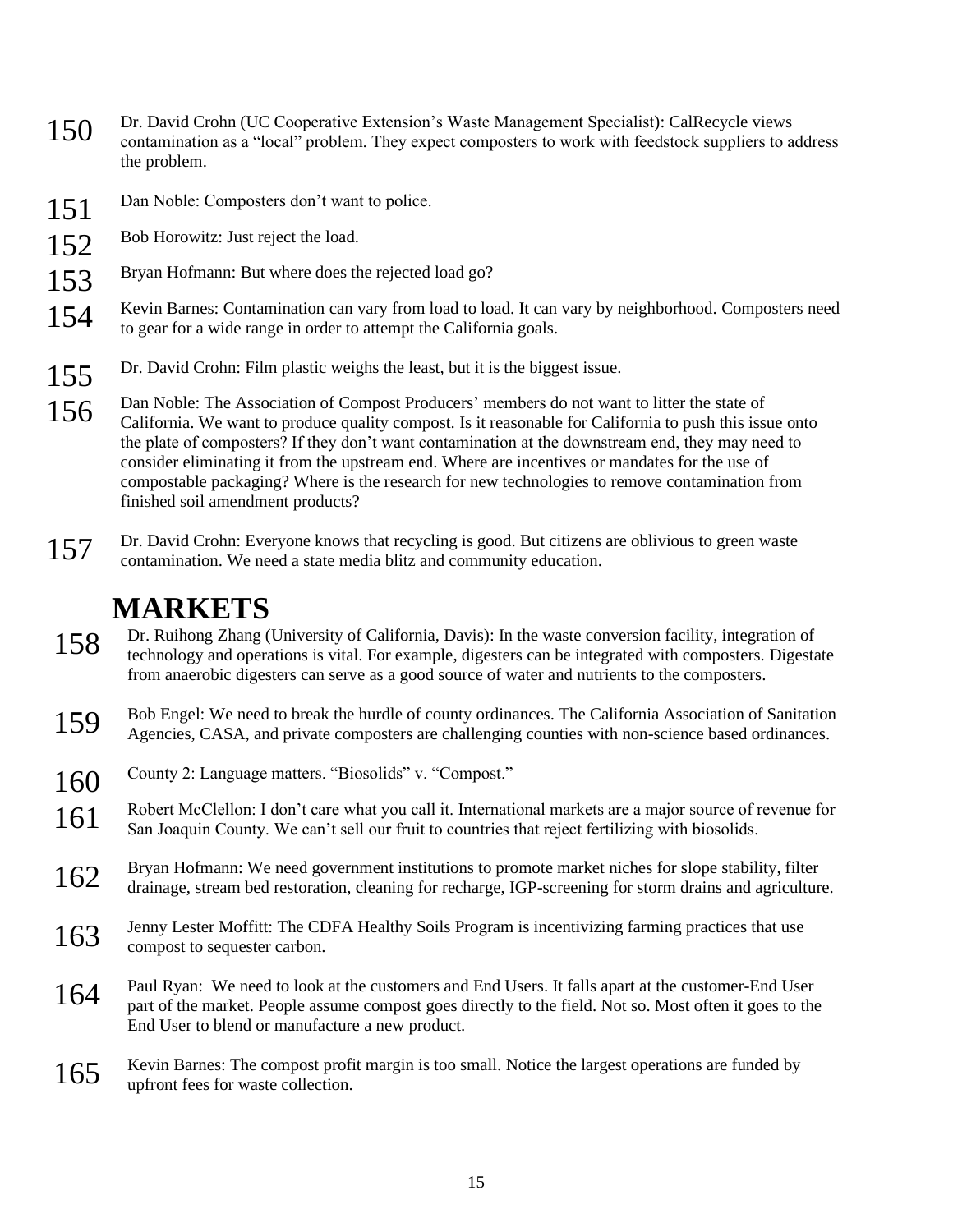- 166 Chris Seney (by Jeff Thurber): Green waste is the real issue. The green waste market limits the tip fee<br>that composters can charge. There's not enough headroom to charge for composting. Can't compete with the unregulated chip and grind operations.
- 167 Kevin Barnes: The AB 1826 diversion requirement has the potential to upset the market. Orange County Waste used 2,000 tons per day of green waste for alternative daily cover (ADC) on landfills. With the AB 1826 phase out of ADC - should they mulch or compost? No single market can take it all. If only 50% went to compost, it would flood the market.
- 168 Bryan Hofmann: Do we insist on composted mulch?
- 169 Bob Engel: Yes.
- 170 Tom Shearer (by Dr. David Crohn): Soiland can spend \$100,000 per year on testing for herbicides and<br>contribution of the contribution of the contract Could have "littler" compact. The industry must cell negulate pesticides serving the cannabis market. Could have "killer" compost. The industry must self-regulate.
- 171 Bryan Hofmann: Regulators are concerned with risk. The industry needs to clearly define the risk, so the regulatory community knows what it is trying to regulate.
- 172 Chris Seney (by Jeff Thurber): The pace of government adoption will not support achievement of the 2025 objective. It took Caltrans 8-10 years to start utilizing compost.
- 173 Matt Rayl (by Jeff Thurber): Every horse stable should have onsite composting. Yet the legal requirements are quite beyond the average stable owner. The biggest impediment to sales is lack of understanding of simple soil science. Sorry to say, often this extends all the way to landscape architects, government planning staff, and elected officials. Without demand, all is for naught.
- 174 Rob Busby: When property owners import compostable material from green waste transfer stations, they must comply with the new CalRecycle regulatory requirements. The LEA takes the lead in regulatory oversight of land application of compostable green waste. The county confers on a case by case basis with CDFA and the Regional Water Board. Under these requirements the LEA will be conducting pathogen and metals testing.
- 175 Dan Noble: But, it is only a level playing field if regulations are enforced.
- 176 Tom Helme: And, where is the enforcement in poor communities and rural areas?
- 177 Bob Engel: Chip and grind operations are easy to setup and operate. They come and go. They impair markets by not having permitted restrictions. Large municipal operations sometimes undercut the market. With biosolids as a feedstock, economics is less of a factor. The private sector can end up competing with municipal facilities that do not have the same economic incentive.
- 178 Steve Kanow: It's important to understand the products, regulatory paths and markets; mulch, compost, biosolids compost, certified organic compost.
- 179 David Mallory: CDFA is incentivizing compost uses. CARB's short-lived climate pollutants strategy has identified composting as part of the solution to the climate problem. Our emission reduction calculations assume that half of the organics will go to composting. The Climate Change Scoping Plan how to get from the ideal to the policy that makes it happen?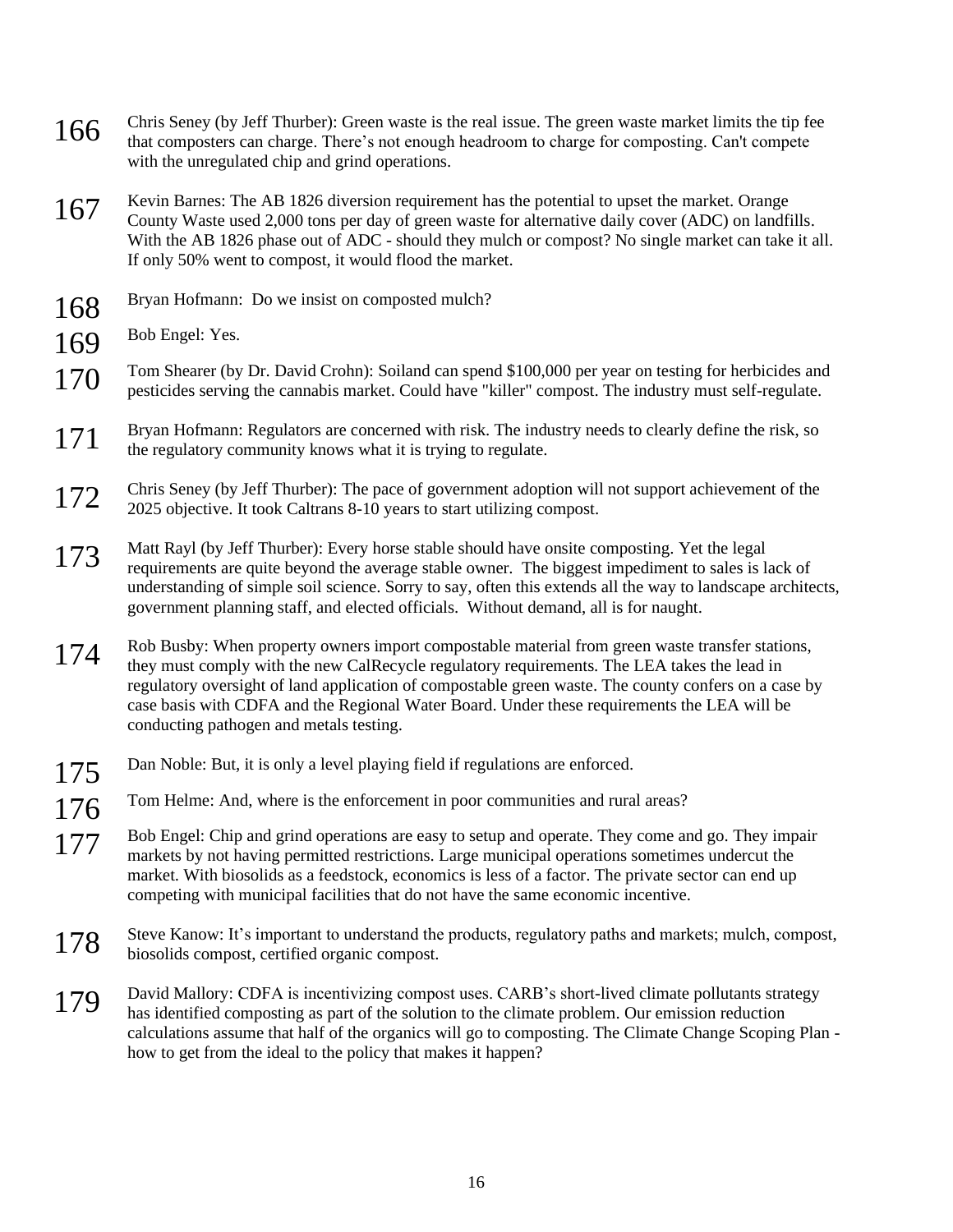- 180 Steve Kanow: Caltrans is using a lot of material. Lots of mom and pops. Horticulture. It's not one key group. They will test and reject loads. They all want OMRI-certification.
- 181 Jack Broadbent (Caltrans): We use a lot of material. We have rejected loads. For Caltrans, the compost particle size and trash content are key.
- 182 Adam Laputz: Nitrogen application on land must take into account residual nitrogen. Need nitrogen management plan mass balance to control nutrients. Each amendment affects soil/water differently. The use of certified crop advisors is important. We need more research on nitrogen management for organic soil amendments.
- 183 Dan Noble: Indeed, but also, cities should be pushed to recycle their own compost by land applying in municipal lands.
- 184 Kevin Barnes: Yes, but where does the money come from? Many small jurisdictions have no budget for hauling and spreading compost. Spreading compost in parks would take funds away from police and fire, for example.
- 185 Bob Engel: Manufacturers have to keep the compost cost as low as possible to move it. There are permit requirements saying that you can't stockpile for long periods. Agricultural users need a lot at a certain time of the year, so Manufacturers need to have space to store it. Then it's all gone at planting season.
- 186 Layne Baroldi: Compliance with Senate Bill 1383 is a bigger issue for the Bay Area. They can't land apply in certain areas in the wet season. Don't have non-landfill capacity.

## **Grid Interconnection**

- 187 David Warner (by Paul Ryan): Anaerobic digestion creates a waste-to-methane stream. From the air district's perspective, it's okay to vent methane; it doesn't cause a public health concern. CARB prohibits venting methane because of its short-lived climate pollutants greenhouse gas strategy. It is possible to use methane as a vehicle fuel or put it into the pipeline.
- 188 David Mallory: ARB is promoting that biogas/biofuel be put in pipe to displace fossil gas for haul trucks. Flaring methane has an adverse health impact.
- 189 Jamie Ormond (California Public Utilities Commission, CPUC; by Heather Sanders): It's very<br>comparison at this time to interconnect a biography faility that is not need a rebust demand. Extendi expensive at this time to interconnect a biogas facility that is not near a robust demand. Extending gas mains to remote areas – prohibitively high permitting and construction costs. Rules are also nebulous at this time.
- 190 David Mallory: What are the prospects for sending power into the grid?
- 191 Heather Sanders (California Public Utilities Commission): Well it really depends a lot on the facility levels in The public Utilities location. To feed power into the electric system can be very expensive, as well. The existing distribution grid was not designed to have two-way power flow. We need to make sure the system has the capacity to take the extra power. We may have to upgrade existing lines and stations. We may have to add communication for the data. We may have to have the California Independent System Operator involved. Again, this can be very costly and time consuming.